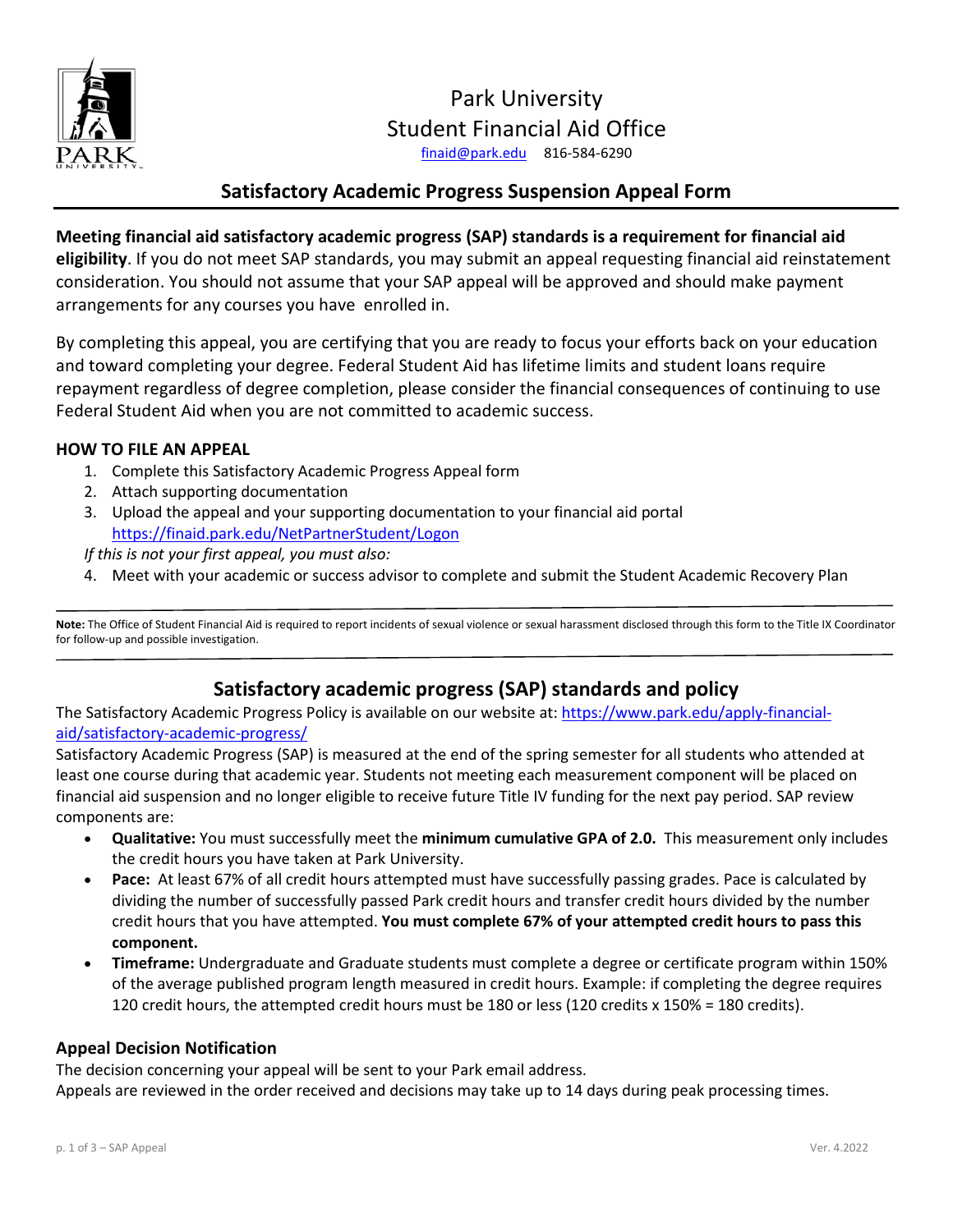# **Park University Satisfactory Academic Progress Suspension Appeal Form**

|                                                                                                                                                                                                                                                                                                         | Park Student ID#     |  |
|---------------------------------------------------------------------------------------------------------------------------------------------------------------------------------------------------------------------------------------------------------------------------------------------------------|----------------------|--|
| Student Email Address                                                                                                                                                                                                                                                                                   | Student Phone Number |  |
| <b>Step 2: Student Statement</b>                                                                                                                                                                                                                                                                        |                      |  |
| Reasons for appeal:<br>Personal illness or injury<br>Illness of family member<br>Personal crisis<br>Death in the family<br>Note: Lack of awareness of withdrawal policies and/or requirements<br>for SAP and/or lack of preparation for college coursework are not<br>acceptable reasons for an appeal. | Other                |  |
| A. Explain what happened - Admit the problem, why were you unable to maintain satisfactory academic<br>progress?                                                                                                                                                                                        |                      |  |

B. Explain what has changed – what corrective measures have you taken or will you take to achieve and maintain satisfactory academic progress?